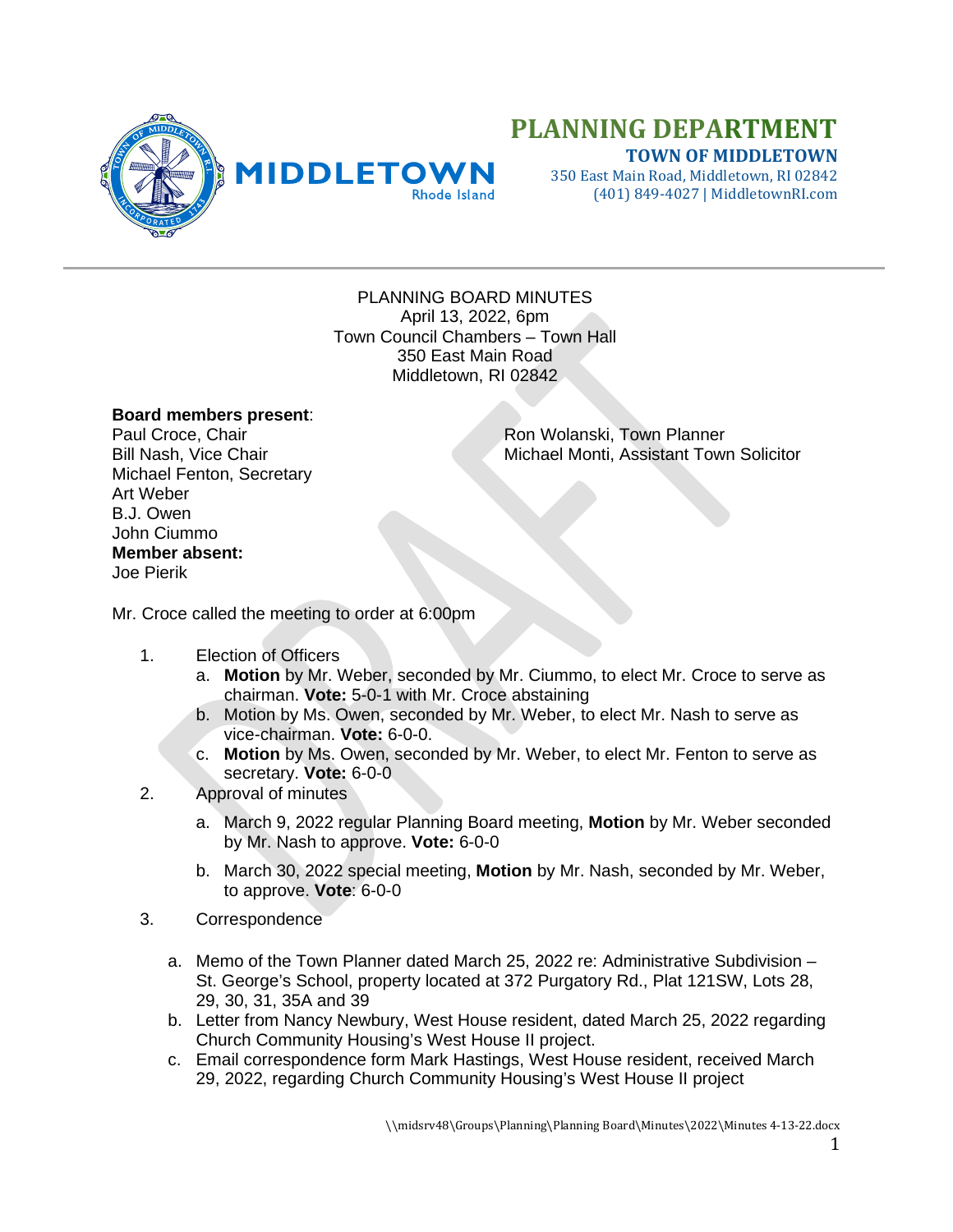- d. Memo from the DPW Director and Town Engineer, dated April 7, 2022 regarding Campos residential subdivision.
- e. Letter from J. Russell Jackson, Esq., dated April 11, 2022 regarding Samuel's Realty Co. Inc. Polo Center Mixed-use Development.
- f. Email from the DPW Director dated April 11, 2022 regarding Roads & Utilities Committee comments on Polo Center.
- g. Email from Jim Gedney, Conservation Commission chair, dated April 12, 2022 regarding Conservation Commission meeting 4/11/2022
- h. Letter from Brian Murray, dated April 12, 2022 regarding Parcel A subdivision, 103 & 105 Purgatory Rd.

**Motion** by Mr. Weber, seconded by Mr. Nash, to receive all correspondence. **Vote:** 6-0-  $\Omega$ .

- 4. Continuances
	- a. **Public Hearing** Application of GD Middletown West Main I, LLC for Development Plan Review, including request for waiver from certain design standards of the Middletown Rules and Regulations Regarding the Subdivision and Development of Land Section 521, and recommendation to the Zoning Board of Review regarding special use permit application for development in Zone 1 of the Watershed Protection District, to allow construction of a groundmounted solar photovoltaic installation on a property located at 1747 West Main Road, Plat 111 Lot 9A
		- i. Attorney Jay Lynch represented the applicant. He stated that the applicant is continuing to work with the Town's engineers to address design concerns. He requested a continuance to the June Planning Board meeting.
		- ii. **Motion** by Mr. Nash, seconded by Mr. Weber, to continue the matter to the June 8, 2022 regular Planning Board meeting. **Vote**: 6-0-0
	- b. **Public Informational Meeting** Application by Samuel's Realty Co., Inc. for Master Plan approval of a major land development project for a proposed mixeduse development including 60 new residential units and approximately 4,000 sq.ft. of new commercial space, with existing commercial space pursuant to Article 27A of the Middletown Zoning Ordinance and including request for waivers from certain design standards of Section 521 of the Middletown Rules and Regulations Regarding the subdivision and Development of Land, and request for a variance from the Middletown Zoning Ordinance section 27A04(C)(1), to allow businesses within the development to be open without the limitations on hours of operation specified in this section. The subject property is located at 656 & 670-716 Aquidneck Ave., Assessor's Plat 114, Lots 107, 107A, 107B, 107D, 107E, 108 & 109
		- i. Attorney Girard Galvin represented the applicant. He noted the request for continuance submitted to the Board by an abutter's attorney, and the need to ensure that proper abutter notice is completed. A continuance to the May Planning Board meeting is acceptable.
		- ii. **Motion** by Ms. Owen, seconded by Mr. Ciummo, to continue the matter to the May 11, 2022 regular Planning Board meeting. **Vote:** 6-0-0.
- 5. Old Business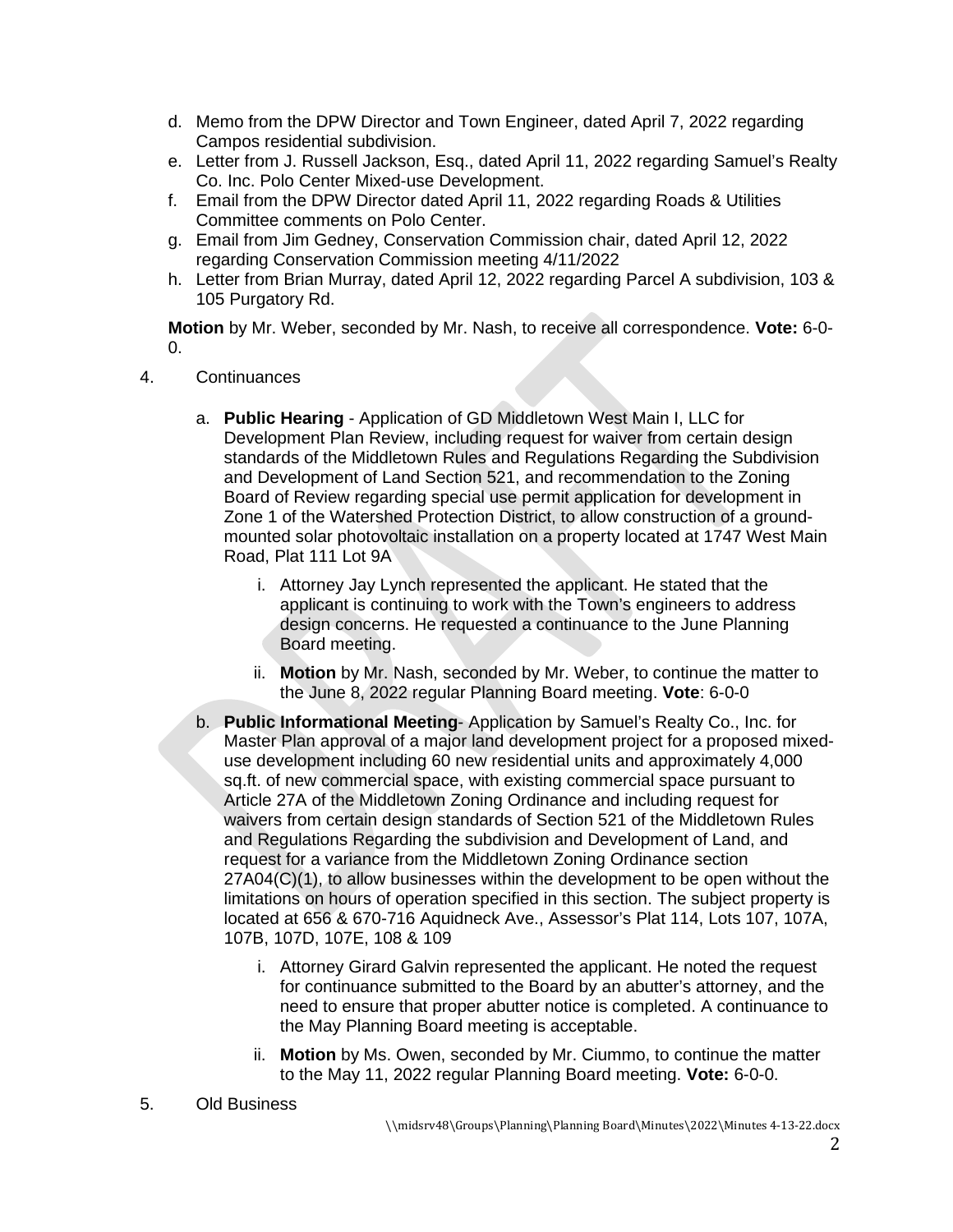- a. **Public Hearing** Application of Juan Campos for Preliminary Plan approval of a 5-lot subdivision including extension of an existing town road. The property is located at the end of Serenity Drive, with frontage also on Maidford River Road, and is identified as Tax Assessor's Plat 120, Lots 68-A & 68-B
	- i. Attorney Russ Jackson represented the applicant. He reviewed the status of the application. His client and the Aquidneck Land Trust, an abutting property owner, have agreed to a condition of approval regarding water quality testing.
	- ii. The applicant's engineer, Lyn Small of Northeast Engineers and Consultants reviewed modifications made to the stormwater management plan at the request of the Town's consulting engineer.
	- iii. There was discussion of the existing paper cul-de-sac at the end of Serenity Dr. The Town Engineer and DPW Director have requested that it be abandoned. Mr. Wolanski suggested that this could be a condition of approval.
	- iv. Warren Hall, Town Engineer, addressed the Board. He indicated no further concerns with the stormwater management plan. The proposed condition regarding abandonment of the cul-de-sac right-of-way is acceptable. Bob Hanley, DPW Director concurred.
	- v. There was discussion of possibly imposing a 15-mph speed limit on Serenity Dr. It was decided that this was not in the Planning Board's prevue.
	- vi. Mr. Croce opened the floor for public input. There being no members of the public wishing to speak, **motion** by Ms. Owen, seconded by Mr. Ciummo, to close the public hearing. **Vote**: 6-0-0.
	- vii. **Motion** by Mr. Weber, seconded by Ms. Owen to make the five required findings and to grant Preliminary Plan approval subject to the following conditions:
		- 1. Prior to Final Plan application, the latest revised plans shall be submitted to RIDEM for review and approval, and a copy of the revised permit, if applicable, shall be submitted to the Planning Department with the Final Plan application.
		- 2. Prior to Final Plan approval, the final stormwater management plan design must be approved by the Town Engineer.
		- 3. Prior to final plan approval, payment of development plan review fees must be submitted.
		- 4. Prior to final plan approval, a landscape maintenance plan including a schedule of initial and ongoing activities to be undertaken by the property owner, homeowners' association or other appropriate party if a landscape plan is proposed, as required by §523 of the regulations must be submitted for review and approval by the Middletown Tree Commission and, following approval, must be recorded in the Land Evidence Records.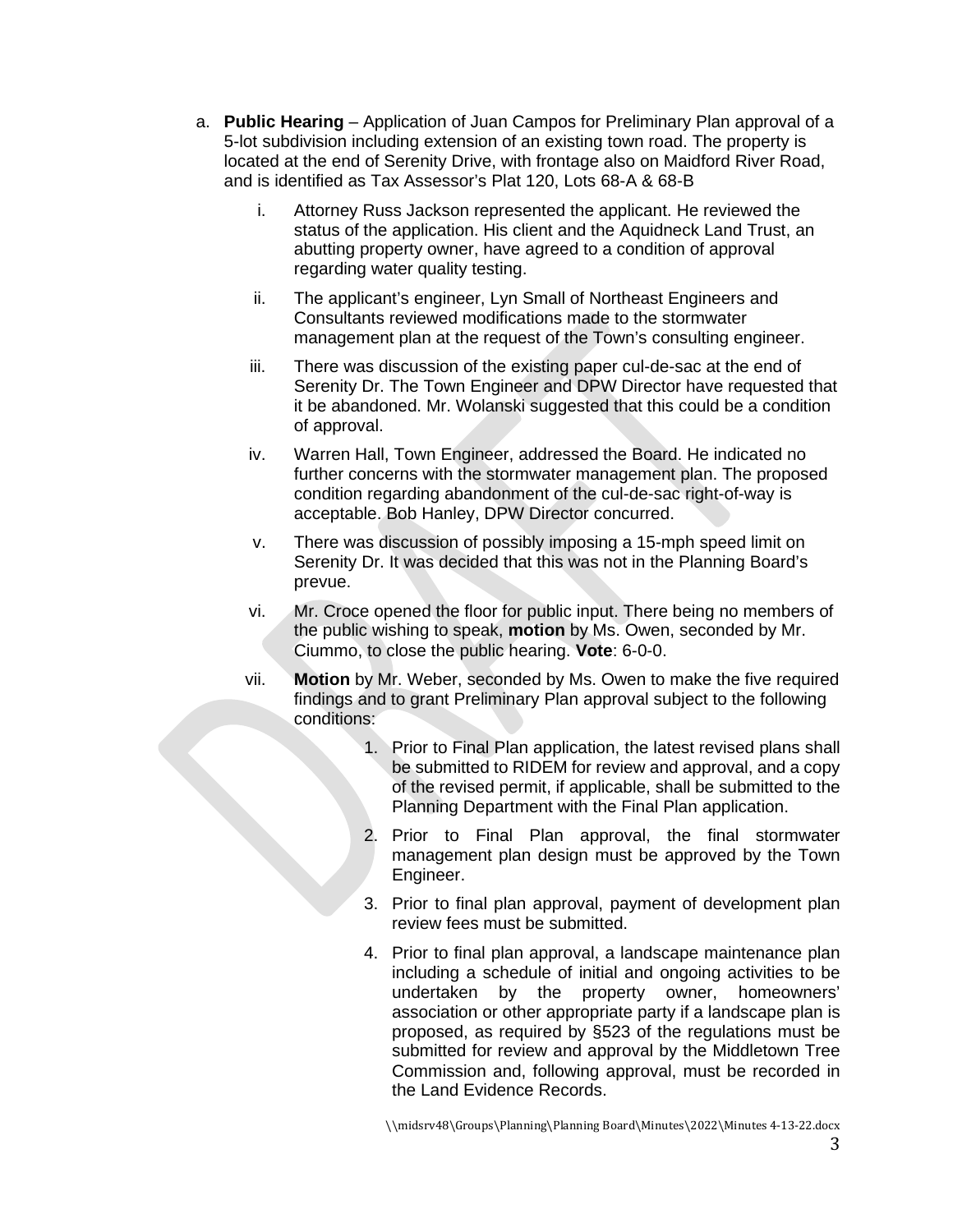- 5. Prior to final plan approval, all legal documents, such as sewer easements, stormwater maintenance easements, and HOA bylaws and covenants must be reviewed and approved by the Town Solicitor and other Town staff as applicable.
- 6. The stormwater operations and maintenance plan for the proposed system shall include annual water quality testing of the outfall of the stormwater management system. Results shall be reported to the Planning Department, with a copy provided to the Aquidneck Island Land Trust. If results indicate failure of the water quality treatment provided by the stormwater management system, or other sources of contamination, immediate corrective action must be taken. Language to this effect shall be included in the operations and maintenance plan, drainage easements, and other applicable documents subject to the approval of the Town Solicitor.
- 7. Prior to recording of the Final Plan, the applicant shall seek abandonment of portions of the existing public right-of-way of Serenity Drive created to accommodate possible future construction of a cul-de-sac turn-around located along the street frontage of proposed lots 1 & 5. Such abandonment, if approved by the Town Council, shall be reflected on the Final Plan for recording, and shall take effect only with the recording of the Final Plan for the subject subdivision. Town Council denial of the abandonment request shall not preclude the recording of the approved Final Plan.

## **Vote**: 6-0-0.

- b. **Public Hearing** Request of People's Credit Union for Development Plan Review of proposed modifications to the front façade of an existing commercial building, and request for waivers from certain provisions of Section 521 of the Middletown Rules and Regulations Regarding the Subdivision and Development of Land. Property located at 858 West Main Road, Assessor's Plat 107NE, Lots 4, 5, 6, 7, 8.
	- i. The applicant was represented by its architect, Crispen Conklin of P.W. Campbell, who reviewed the proposed building modifications, revised since the prior meeting. He provided a sample of the siding material proposed to be used around the front entry.
	- ii. Board members expressed support for the proposed siding material. Some members expressed a desire for the applicant to consider incorporation of additional traditional design elements, while recognizing the limitation on options due to the overall building design.
	- iii. A motion was made to close the public hearing but was then withdrawn.
	- iv. The applicant agreed to consider additional design options for the Board's review during the May Planning Board meeting.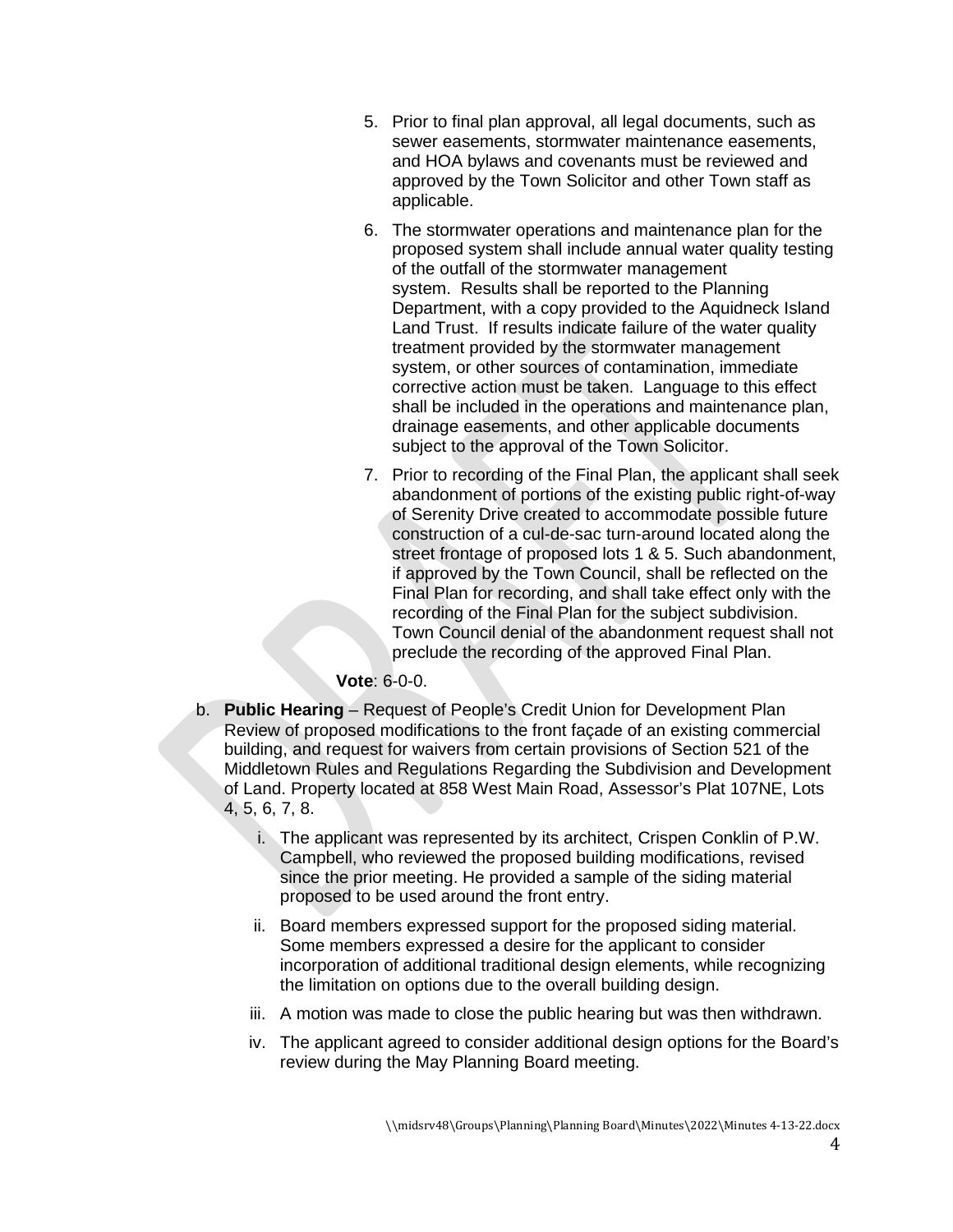- v. **Motion** by Mr. Weber, seconded by Ms. Owen, to continue the matter to the May 11, 2022 regular Planning Board meeting with the public hearing remaining open. **Vote**: 6-0-0.
- 6. New Business
	- a. Request of Benjamin J. Contessa for approval of an administrative subdivision to transfer 1,960 sq.ft. of land from one existing lot to another. Property located at 183 Wolcott Ave., Plat 115SE, Lots 282 & 283.
		- i. Mr. Contessa addressed the Board, requesting that an earlier administrative subdivision plan design be approved. A plan recently approved by the Board for his property results in privacy concerns due to the location of the existing house in relation to the approved new property line. He confirmed that the existing house is a two-family dwelling that he is willing to convert to a single-family dwelling.
		- ii. Board members expressed concern with the requested plan, since the side yard setback between the existing house and the proposed property line would be only 2.3 feet. The required setback for a single-family dwelling of 15 feet would be acceptable.
		- iii. Mr. Contessa agreed to continue the matter to reconsider design options.
		- iv. **Motion** by Mr. Nash, seconded by Mr. Weber, to continue the matter to the May 11, 2022 Planning Board meeting. **Vote:** 6-0-0.
	- b. Request of Brian W. Murray on behalf of WAM Nominee Trust and the Lisa C. Muir Revocable Trust of 2011 for approval of an administrative subdivision to transfer 1,955 sq.ft. of land from one lot to another. Properties located at 103 & 105 Purgatory Road, Plat 116NW, Lots 52 & 55.
		- i. Mr. Murray described the purpose of the proposed subdivision, which is to convey land back to his property.
		- ii. There was discussion of the shared private driveway that serves six contiguous lots. Continued common use of the private driveway must be confirmed.
		- iii. Mr. Murray stated that in response to the request, a note will be added to the plan to reference the common use of the private driveway. The note will reference the deeds of the subject properties. He read the proposed language to the Board. Assistant Solicitor Monti confirmed that the language is acceptable.
		- iv. **Motion** by Mr. Nash, seconded by Ms. Owen, to make the required findings and to grant approval of the subdivision subject to a condition that the note read during the meeting and approved by the solicitor be added to the plan prior to recording. **Vote**: 6-0-0.

## 4. Updates

- a. Mr. Wolanski provided an update on the hiring process for the Principal Planner position.
- b. Status Report on Planning Board Action Items Mr. Croce requested that discussion of the proposed historic preservation incentive program be included on the May  $11<sup>th</sup>$  meeting agenda.